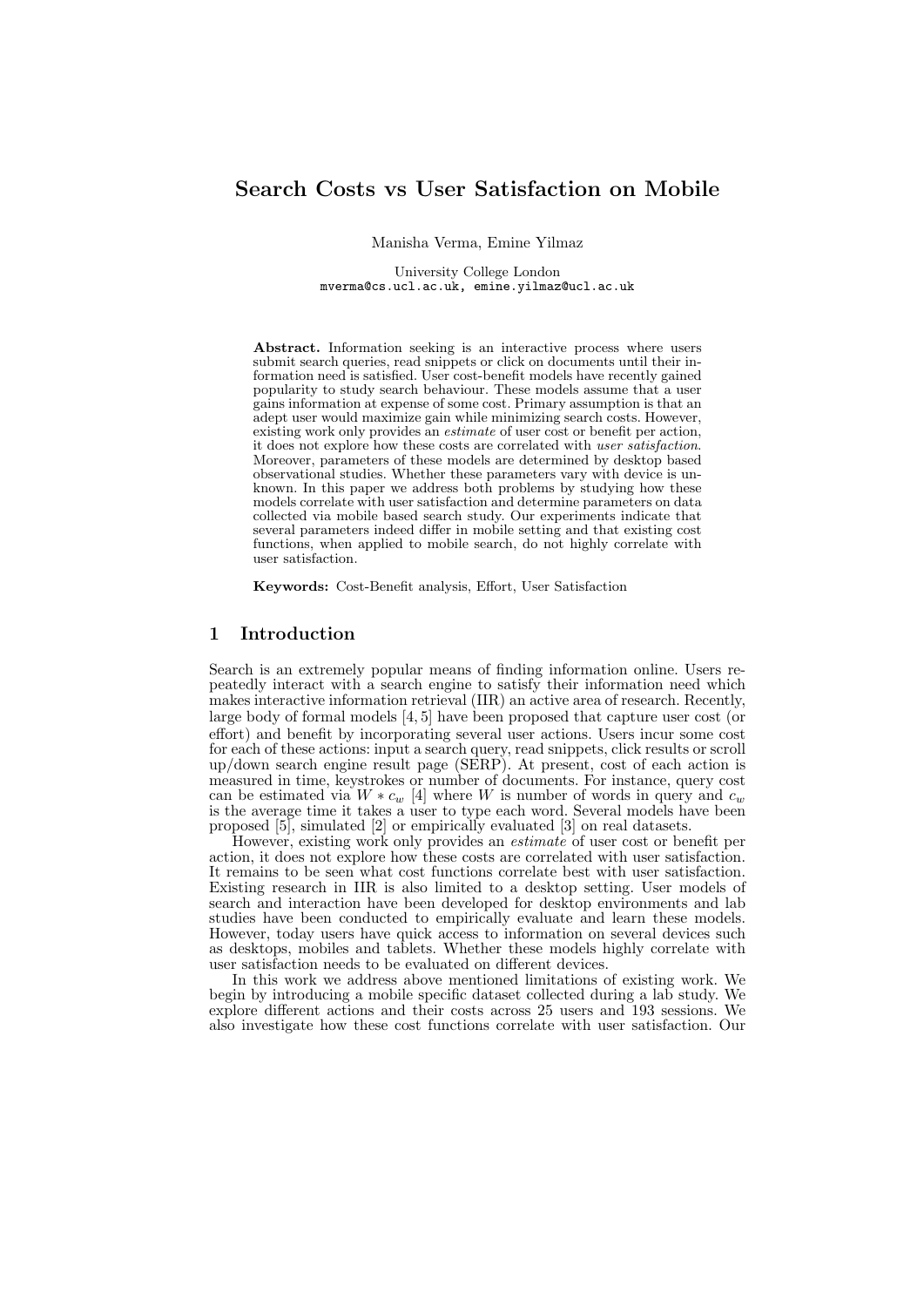experiments show that once trained, cost-benefit model parameters are different for mobile search. We also found varied correlation between satisfaction and cost functions proposed in the literature. In following sections, we briefly explain cost functions proposed in literature, followed by examining correlation between user satisfaction and search costs (or effort), benefit (or gain) and profit respectively as proposed in previous work.

# 2 User Study and Data Statistics

We conduct a small scale search study to collect fine grained user interaction data and explicit labels for satisfaction from some users. We collected data for 10 topics chosen from publicly available dataset [6]. We tailored topic descriptions for mobile search and did not impose any time restrictions for completing these search tasks. We built an Android  $app<sup>1</sup>$  for our experimental study. Participants were free to issue as many queries as they liked. Search results were retrieved using Bing Search API<sup>2</sup> with fixed parameters. We ensured that if two participants issued the same query, they would see the same results by caching results for each query. We customized search interface for image, video and wiki results respectively to reflect existing commercial search engine result pages (SERPs). We logged several interaction signals such as clicks, taps and swipes on SERP. Participants were asked to provide feedback for SERP relevance and satisfaction on Likert scale of 1 (non-relevant/dissatisfied) to 5 (highly-relevant/satisfied). They could begin with any task and perform as many search tasks as they liked.

Participants were recruited via university mailing lists and social media websites. We collected data from 25 participants (7 females and 18 males) for this study whose age lies between 22-55. We asked participants that were familiar with search in mobile browser, to complete the study on their *personal* android phones.

Our data consists of 193 search sessions, 104 unique queries, 161 unique SERP result (URL) clicks and 192 relevance/satisfaction labels for SERPs. The distribution of SERP satisfaction labels is  $1=13$ ,  $2=12$ ,  $3=32$ ,  $4=54$ ,  $5=81$  respectively.

# 3 Cost/Benefit vs Satisfaction Analysis

Cost (or effort) and benefit can be analysed in multiple ways. Existing work [4] investigates user costs on a per-action basis. In this paper, we limit our investigation to two types of costs: query cost and click/scroll cost. Cost of querying solely depends on user's input query i.e. it is directly proportional to query length. However, click/scroll costs are relatively more complex as they depend on factors such as number of snippets read, clicked and number of SERPs examined by the user. We explain different cost/benefit functions, discuss their correlation with SERP satisfaction labels from our study and finally estimate their parameters by optimizing different cost functions in following subsections.

#### 3.1 Query Cost-Benefit and User Satisfaction

Users rely on keywords to formulate their information needs. They may incur different costs for issuing query on different mediums. For instance, users can

 $^{-1}$  Topics, results and app at http://www0.cs.ucl.ac.uk/staff/M.Verma/app.html

<sup>2</sup> http://datamarket.azure.com/dataset/bing/search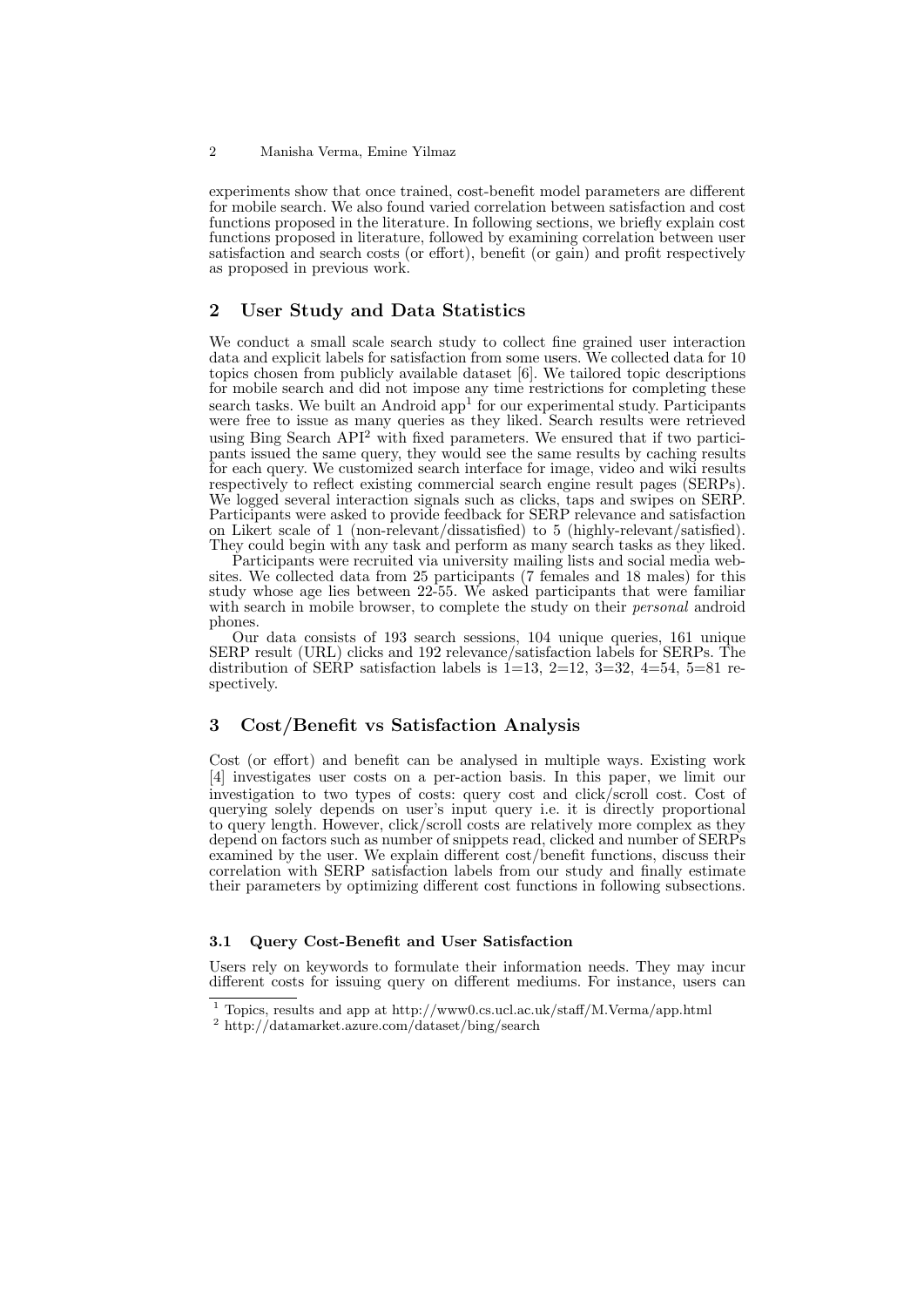

issue a query via keyboard or touch screens on desktop and mobile respectively. Users of our app were required to touch type their queries and we did not provide query auto completion, to ensure that users type all queries explicitly.

Given that a user enters a query with  $W$  words and  $c_w$  captures the effort required to input each word, we use the model from [4], in Equation 1, to compute net profit  $(\pi)$ , benefit  $b(W)$  and cost  $c(W)$  for each query:

$$
b(W) = k \cdot log_{\alpha}(W + 1)
$$
  
\n
$$
c(W) = W.c_w
$$
  
\n
$$
\pi(W) = b(W) - c(W)
$$
\n(1)

Here, k represents a scaling factor and  $\alpha$  captures diminishing returns of typing subsequent words. Distribution of satisfaction labels for queries of varying length is shown in Figure 1. We use same values for  $k \in \{10, 15\}$  and  $\alpha \in \{2, 4, 8\}$  as in [4] to compute Pearson correlation  $(\rho)$  between query profit and satisfaction. Correlation between satisfaction and profit for each combination of k and  $\alpha$  is given in Table 1.

We obtain values of  $c_w, k, \alpha$  by optimizing objective function in Equation 2 which minimizes the difference between user satisfaction  $(\hat{\pi})$  and net user profit.

$$
\min_{c_w, k, \alpha} \sum_{i=1}^{n} (\hat{\pi} - \pi(W))^2
$$
 (2)

We can estimate parameters  $c_w$ , k and  $\alpha$  by minimizing squared loss on satisfaction labels from our study. Parameter values  $c_w = 2.18$ ,  $k = 8.5$  and  $\alpha = 3.0$ yield best fit on our data. When substituted, net profit has Pearson's  $\rho$  of 0.314  $(p$ -val  $< 0.001$ ) with satisfaction. Profit curves for different parameter settings are shown in Figure 2. We observe that as the length of query increases, overall profit of user decreases which was also reported in [4]. We also observe a similar trend in our data where profit is highest for three word queries and rapidly drops thereafter. Table 1 shows that higher  $\alpha$  yields stronger correlation between satisfaction and user profit which indicates rapid diminishing returns of typing subsequent words. While query cost does not model entire search process, experiments on our data suggest that query costs (in Equation 2) can affect overall user satisfaction.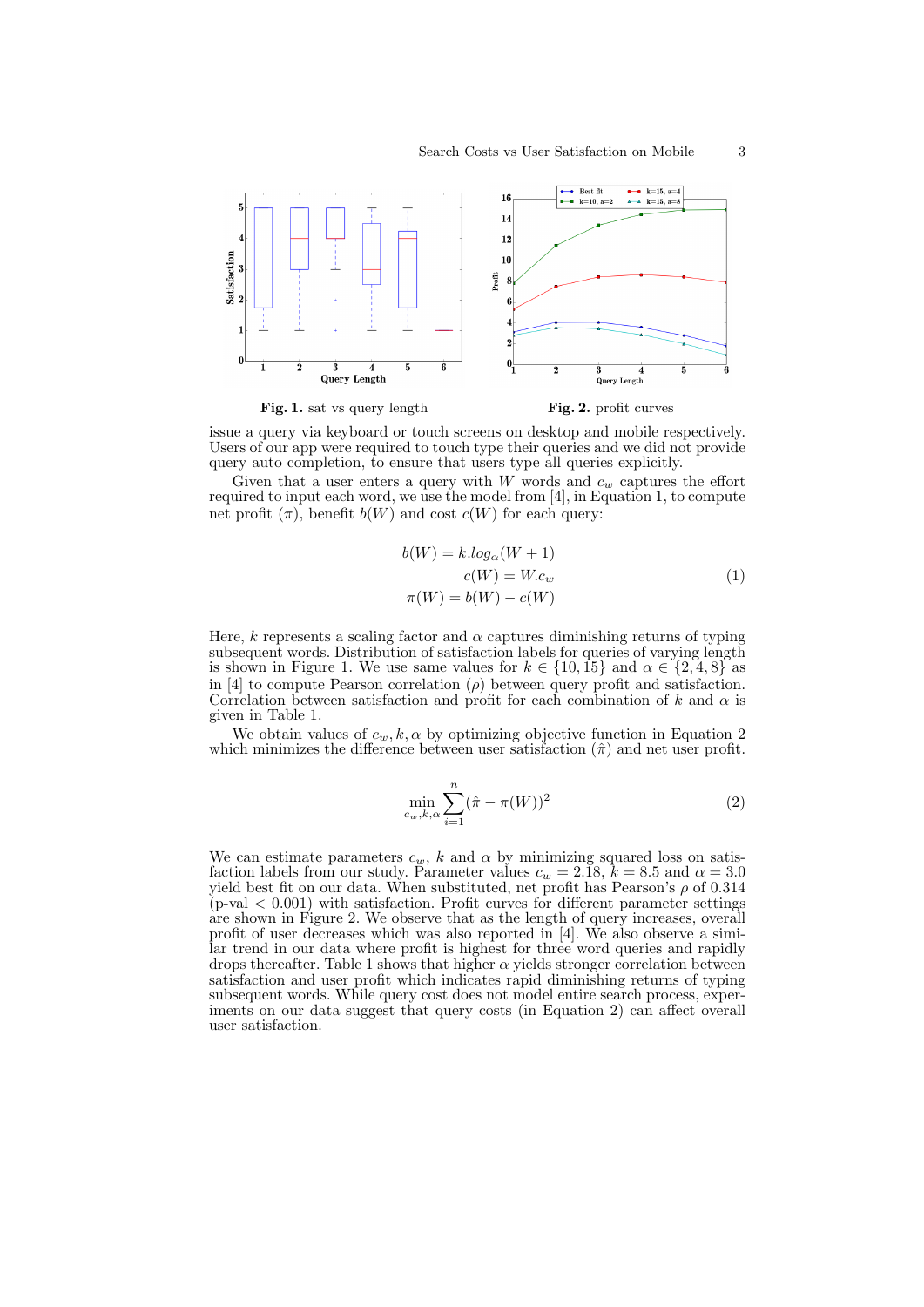

3.2 Search Cost-Benefit and User Satisfaction

A user has choice of several actions on submitting any query to the search engine. They can either choose to examine a snippet, click a result, go to the next page or issue a new query. We assume that user submits  $Q$  queries, reads  $S$  snippets, views V SERP pages per query and reads A clicked documents. If the cost of querying is  $c_w$ , the cost of viewing a SERP page is  $c_v$ , the cost of reading a snippet is  $c_s$  and the cost of reading a clicked document is  $c_a$  respectively, we can use cost  $c(Q, V, S, A)$  and gain/benefit  $b(Q, A)$  function from [2] to compute the net profit  $\pi$  given in Equation 3. Here,  $\alpha$  and  $\beta$  capture user's frequency of issuing multiple queries and reading documents respectively.

$$
c(Q, V, S, A) = (c_w + c_v.V + c_s.S + c_a.A).Q
$$
  

$$
b(Q, A) = k.Q^{\alpha}.A^{\beta}
$$
  

$$
\pi = b(Q, A) - c(Q, V, S, A)
$$
 (3)

Distribution of satisfaction with respect to time spent on reading (or examining) A clicked documents, viewing S snippets, cost of reading each snippet  $(c_s)$  and clicked document  $(c_a)$  is shown in Figure 3, 4, 5 and 6 respectively. Some users in our study, despite clicking on more than 10 documents for a query, have assigned higher satisfaction grade to SERP. It is worth noting that the median cost of reading a snippet (in milliseconds) is higher on low satisfaction SERPs than on high satisfaction SERPs. However, the trend reverses in the curve depicting examination cost of clicked documents i.e. Figure 3 where users spend less time reading a document clicked on low satisfaction SERP than on high satisfaction SERP.

We optimize the function in Equation 2 with satisfaction labels and net profit for each SERP. Since our satisfaction labels are per SERP basis, we set  $Q=1$  to compute per SERP cost and benefit function.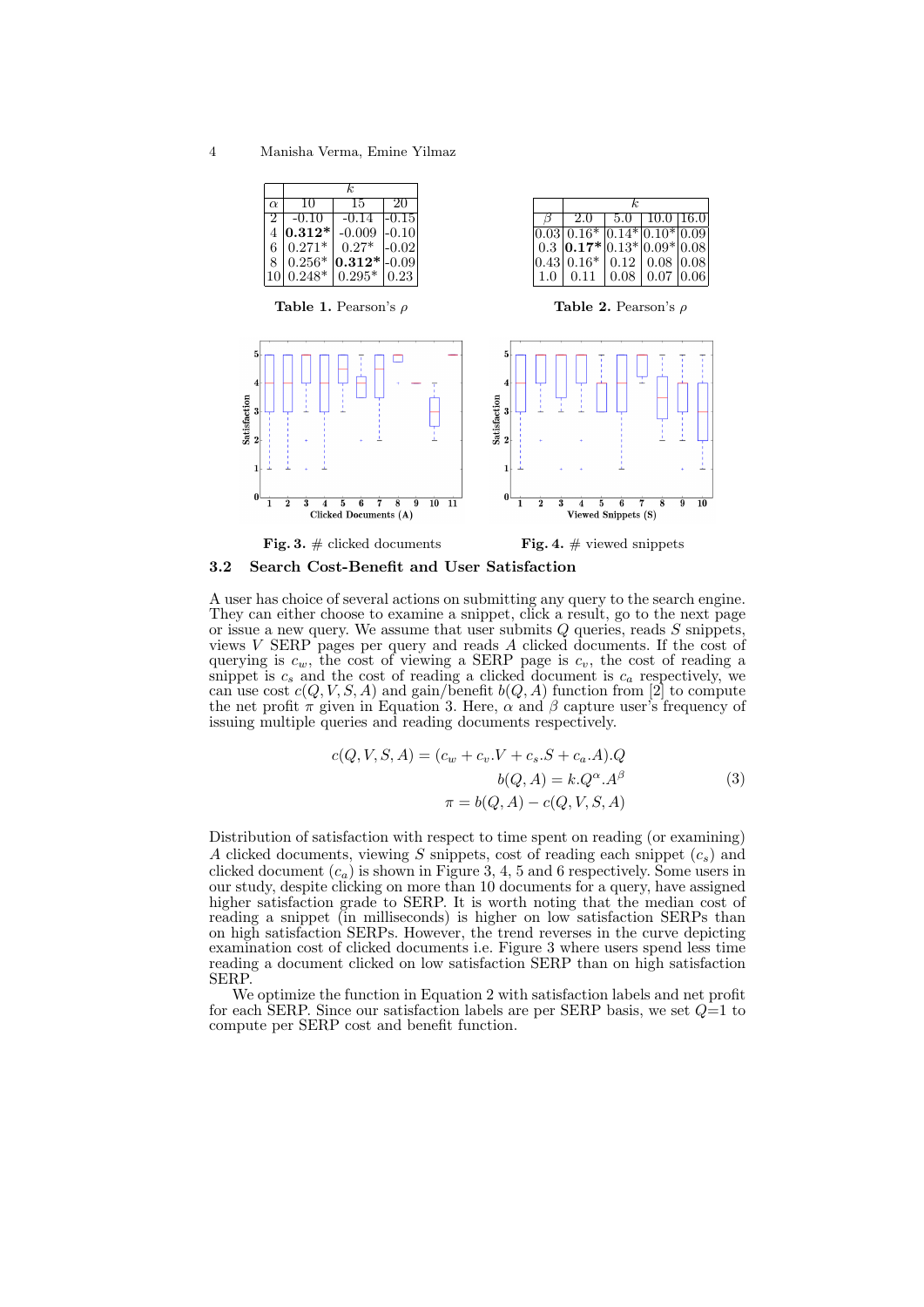



Fig. 5. cost of reading snippet  $(c_s)$  Fig. 6. cost of reading clicked doc  $(c_a)$ 



Fig. 7. clicked doc profit Fig. 8. viewed snippet profit

We perform optimization similar to Equation 2 where we minimize the difference between satisfaction labels and benefit obtained from total SERP interaction. We obtained lower value of  $k = 2.0$  and  $\beta = 0.30$  than previously reported values  $k = 5.3$  and  $\beta = 0.43$  as given in [1]. Variation in profit curves for different combinations of k and  $\beta$  for clicked documents and viewed snippets is given in Figure 7 and Figure 8, respectively. Pearson correlation  $\rho$  between net profit and satisfaction for different values of k and  $\beta$  is shown in Table  $2^3$ .

Best fit ( $k = 2.0$  and  $\beta = 0.30$ ) net profit curve in Figure 7 shows that *change* in net user gain is highest when only one document is clicked. Net profit gradually increases as more documents are clicked. The kink in curve for two clicked documents suggest that other costs dominate cost function, thereby lowering net profit. We did not observe a significant drop in the profit with increase in number of clicked documents. However, net profit when  $k = 5.3$  and  $\beta = 0.43$ (from [1]) rapidly increases as more documents are clicked. Our data suggests that lower number of clicked documents yield higher user satisfaction on mobile. Profit curves for number of viewed snippets in Figure 8 shows a different trend. Net gain rapidly increases as users view more snippets but drops significantly when they read between six to eight snippets. Best fit curve shows highest profit when user views four snippets and declines thereafter. Best fit profit curve is similar to curve with  $k = 5.3$  and  $\beta = 0.43$  (from [1]) when plotted against viewed snippets. Table 2 shows that correlation between satisfaction and net benefit weakens as k and  $\beta$  increase.

 $3 *$  indicates p-val $< 0.05$